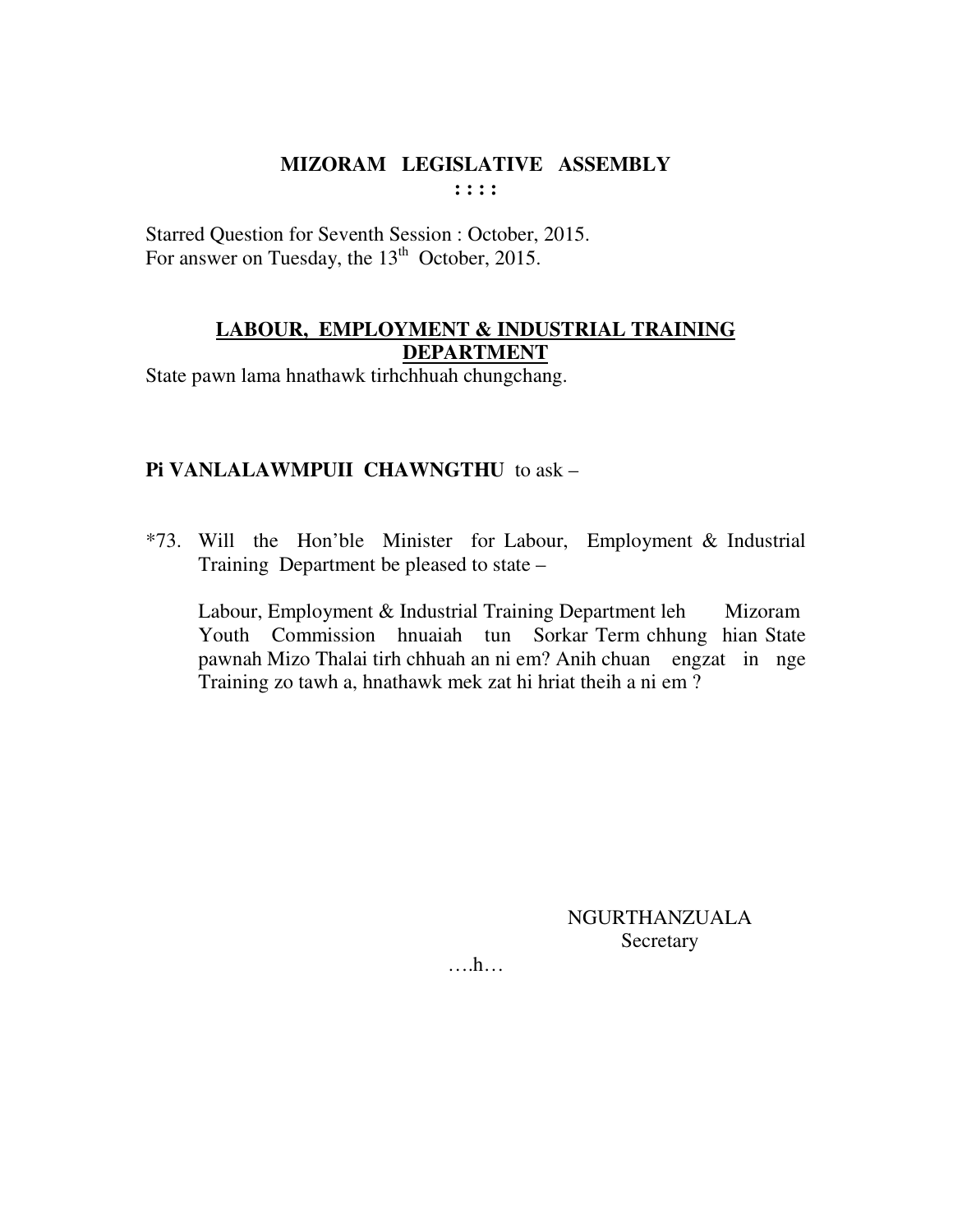**: : :** 

Starred Question for Seventh Session : October, 2015. For answer on Tuesday, the  $13<sup>th</sup>$  October, 2015.

# **DISTRICT COUNCIL AFFAIRS DEPARTMENT**

Areopagi building sak chungchang.

## **Pu LALRUATKIMA** to ask –

- \*74. Will the Hon'ble Minister for District Council Affairs Department be please to state –
	- (a) Lawngtlai Bazar a Areopagi Building hi khawi sum atanga sak nge? Engzatnge sum ruahman anih?
	- (b) Flyover Bridge siam ani dawn em?
	- (c) Engtikah nge Tender chhuah anih a, tute nge Tender chhangtute? Contractor ah hian tunge thlan anih?
	- (d) Tun dinhmunah Financial achievement leh Physical achievement engte nge?

 NGURTHANZUALA Secretary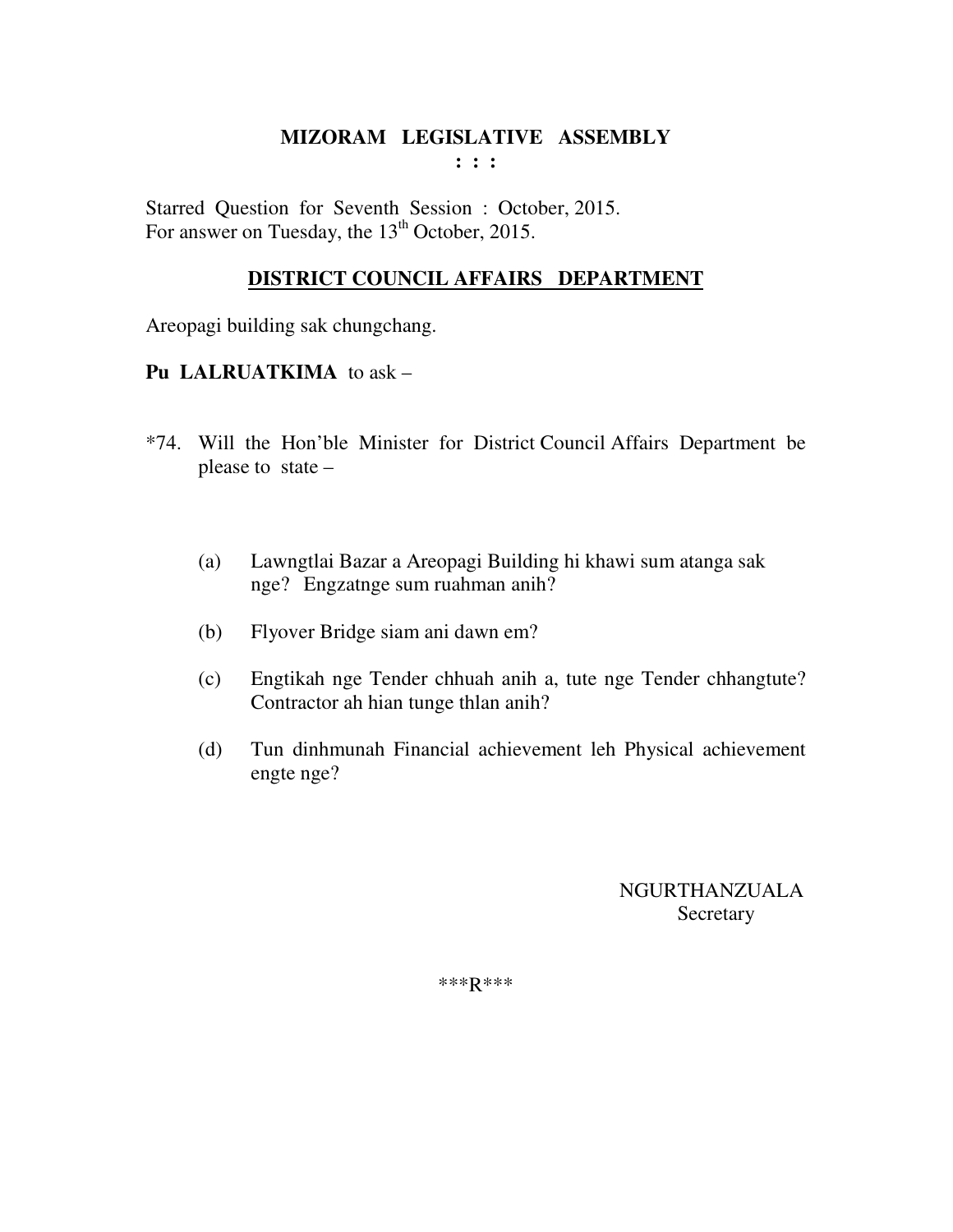Starred Question for Seventh Session : October, 2015. For answer on Tuesday, the  $13<sup>th</sup>$  October, 2015.

# **FINANCE DEPARTMENT**

Aizawl Municipal Council sum chungchang.

#### **Pu LALTHANLIANA** to ask –

- \*75. Will the Hon'ble Minister for Finance Department be please to state –
	- (a) Aizawl Municipal Council sum hi sawrkarin engzatnge a la pek kim loh?
	- (b) Pek kim loh ni ta se, pek zawh thuai tumna a awm em ?
	- (c) Awm ni ta se, engtikah nge pek zawh tum anih?

 NGURTHANZUALA Secretary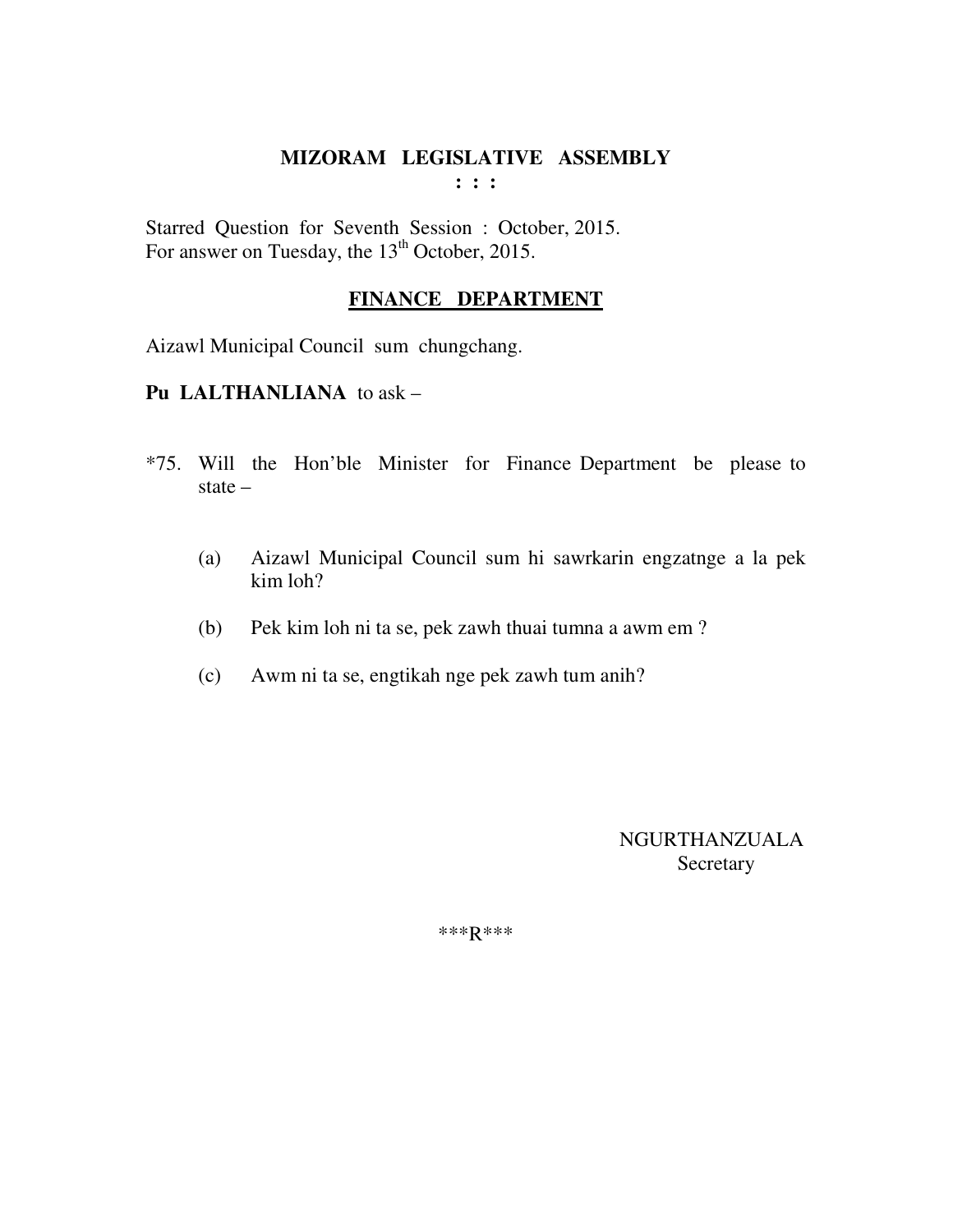**: : :** 

Starred Question for Seventh Session : October, 2015 For answer on Tuesday, the  $13<sup>th</sup>$  October, 2015

## **FINANCE DEPARTMENT**

Medical Re-imbursement atana sum sen chungchang.

## **Dr. K. BEICHHUA** to ask –

- \*76. Will the Hon'ble Minister for Finance Department be pleased to state –
	- a) 2014 to 2015 leh 2015 to 2016 vawiinni thleng sorkar hnathawkte medical re-imbursement bill pawisa cheng engzat nge ?
	- b) MR bill pektlak tawh cheng engzat nge ?
	- c) Cheng engzat nge sorkarin a la bat ?
	- d) Hemi zirchiang tura Committee sorkarin a din hian enge a zirchhuah tawh ?
	- e) Ruahmanna thar siam a awm em ?

 NGURTHANZUALA Secretary.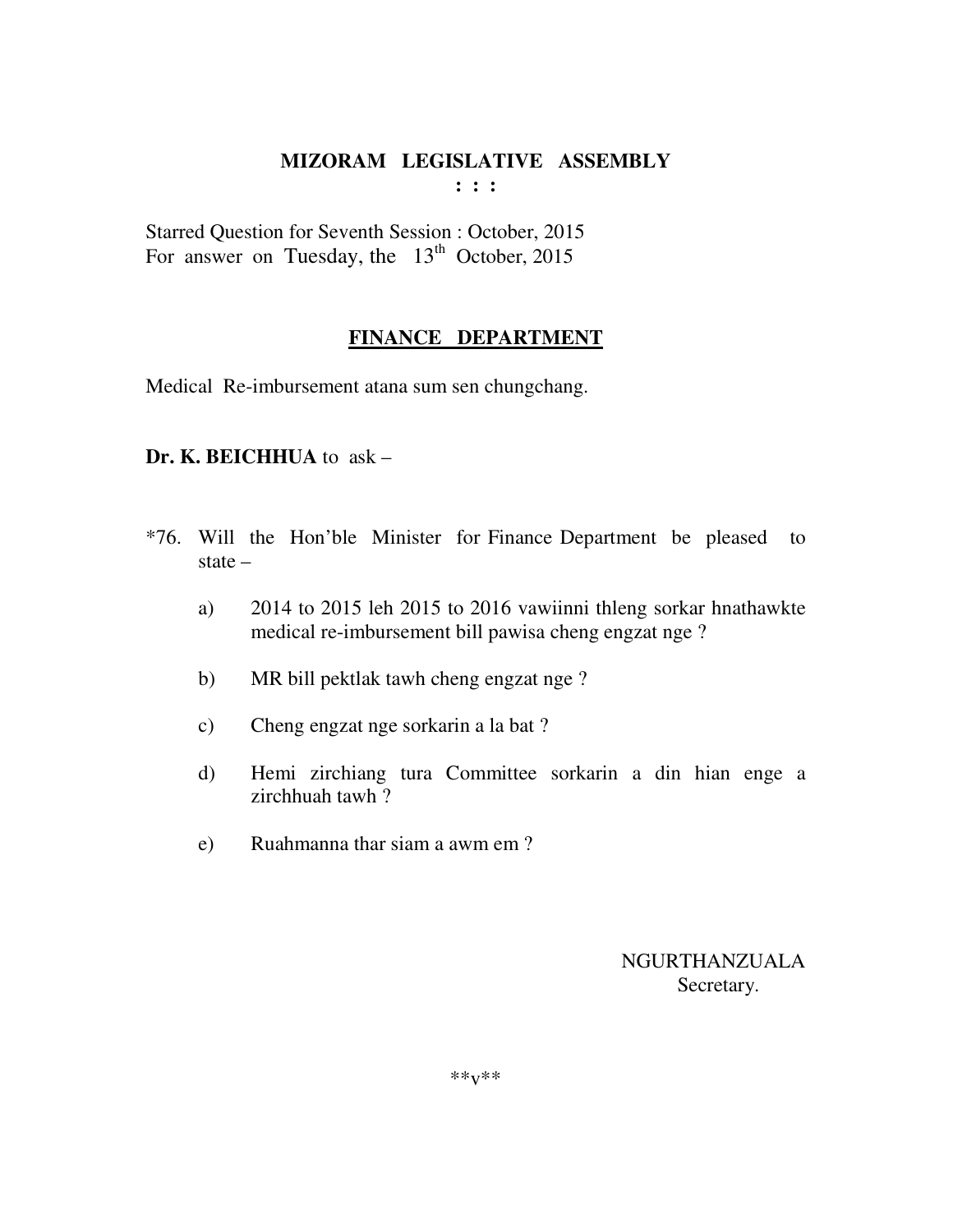**: : :** 

Starred Question for Seventh Session : October, 2015. For answer on Tuesday, the 13<sup>th</sup> October, 2015.

## **FINANCE DEPARTMENT**

14<sup>th</sup> Finance Commission sum ruahman chungchang.

#### **Pu VANLALZAWMA** to ask –

- \*77. Will the Hon'ble Minister for Finance Department be please to state –
	- (a)  $14<sup>th</sup>$  Finance Commission hian Mizoram tan pawisa engzatnge min ruahman sak?
	- (b) Eng head ah te nge?
	- (c) Kumtin engzatnge min pek an tum?

 NGURTHANZUALA Secretary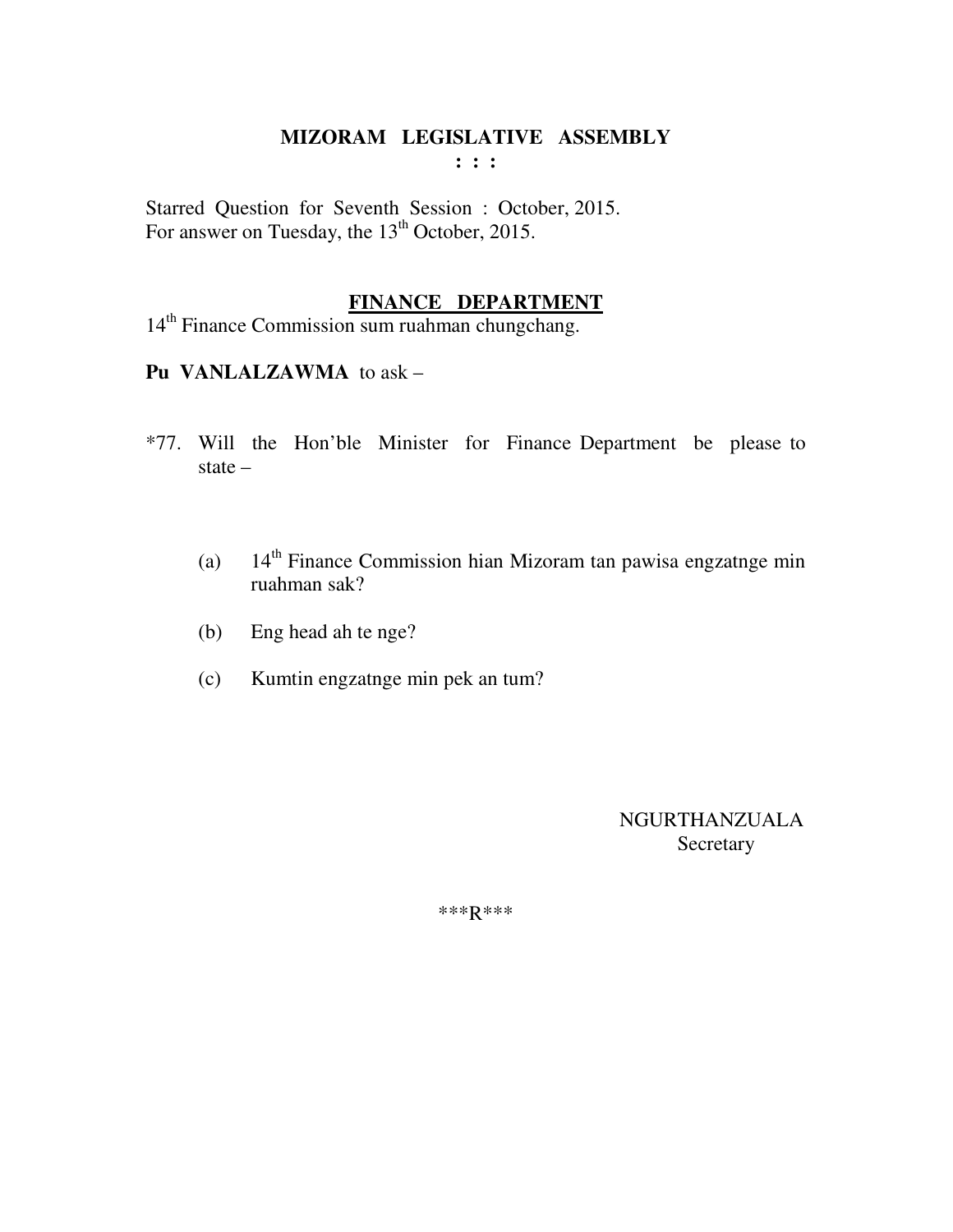Starred Question for Seventh Session : October, 2015. For answer on Tuesday, the 13<sup>th</sup> October, 2015.

# DISTRICT COUNCIL AFFAIRS DEPARTMENT

Officer Selection Grade awm zat chungchang

# Dr. K.BEICHHUA to ask -

\*78. Will the Hon'ble Minister for District Council Affairs Department be pleased to state  $-$ 

Mizorama Autonomous District Council pathumah te hian Officer Selection Grade engzat theuh nge an neih?

> **NGURTHANZUALA** Secretary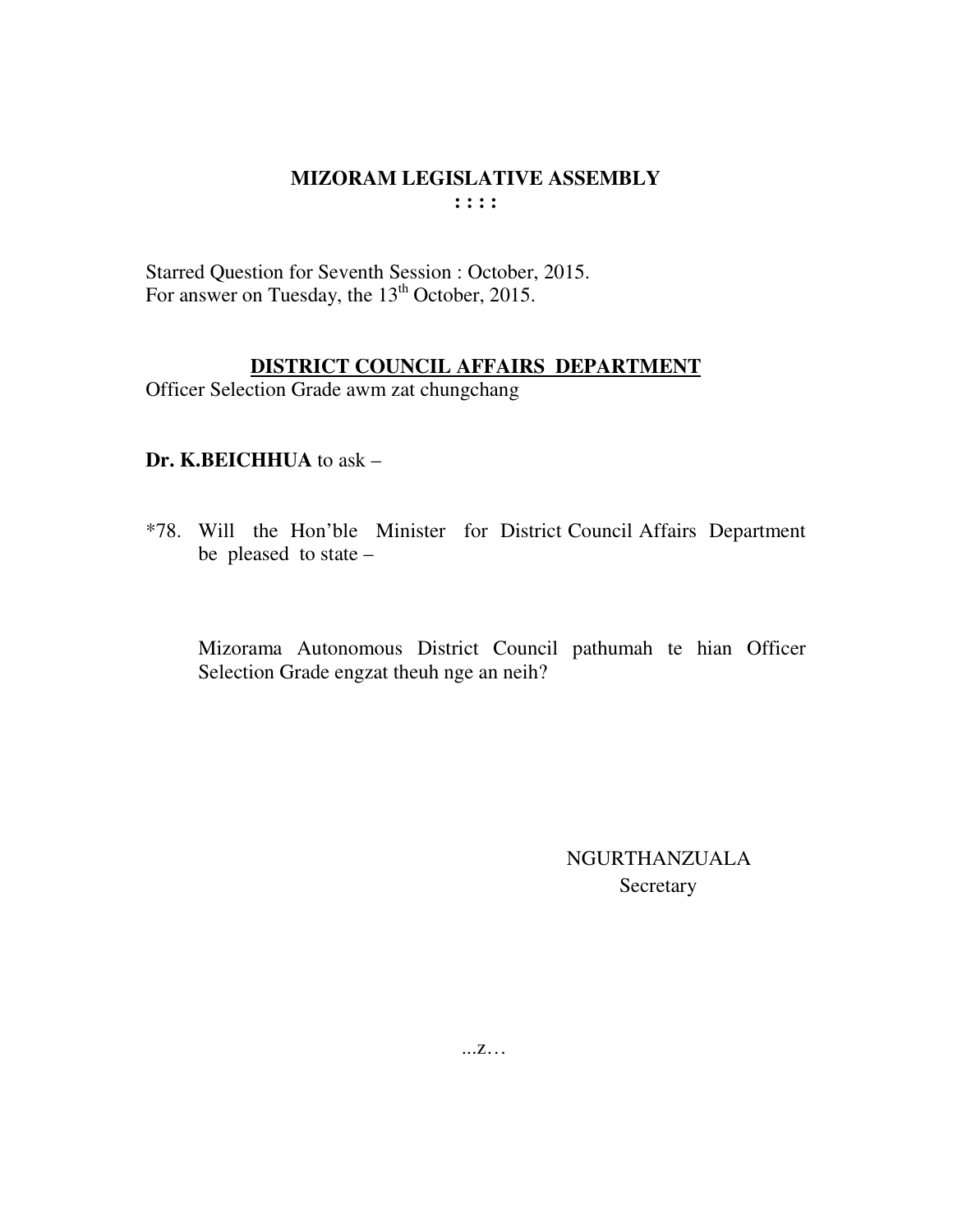Starred Question for Seventh Session : October, 2015. For answer on Tuesday, the  $13<sup>th</sup>$  October, 2015.

#### **PERSONNEL & ADMINISTRATIVE REFORMS DEPARTMENT**

Sorkar hnathawk pension tawhte chungchang.

## **Pu LALRUATKIMA** to ask –

- \*79. Will the Hon'ble Minister for Personnel & Administrative Reforms Department be pleased to state –
	- a) Sorkar hnathawk pension hnua chhawrzui (re-employed) engzatnge awm ? An awm chuan tute nge ?
	- b) Eng hun atang khan nge chhawrzui an nih tawh a, engvanga chhawrzui nge an nih ?
	- c) Sorkar hnathawk lai pension hun tawh si, an thawh hun chhung pawhseisak (Service extend) an awm em ? An awm chuan tute nge ? Engvanga pawhsei sak nge an nih ?

NGURTHANZUALA **Secretary** 

….h…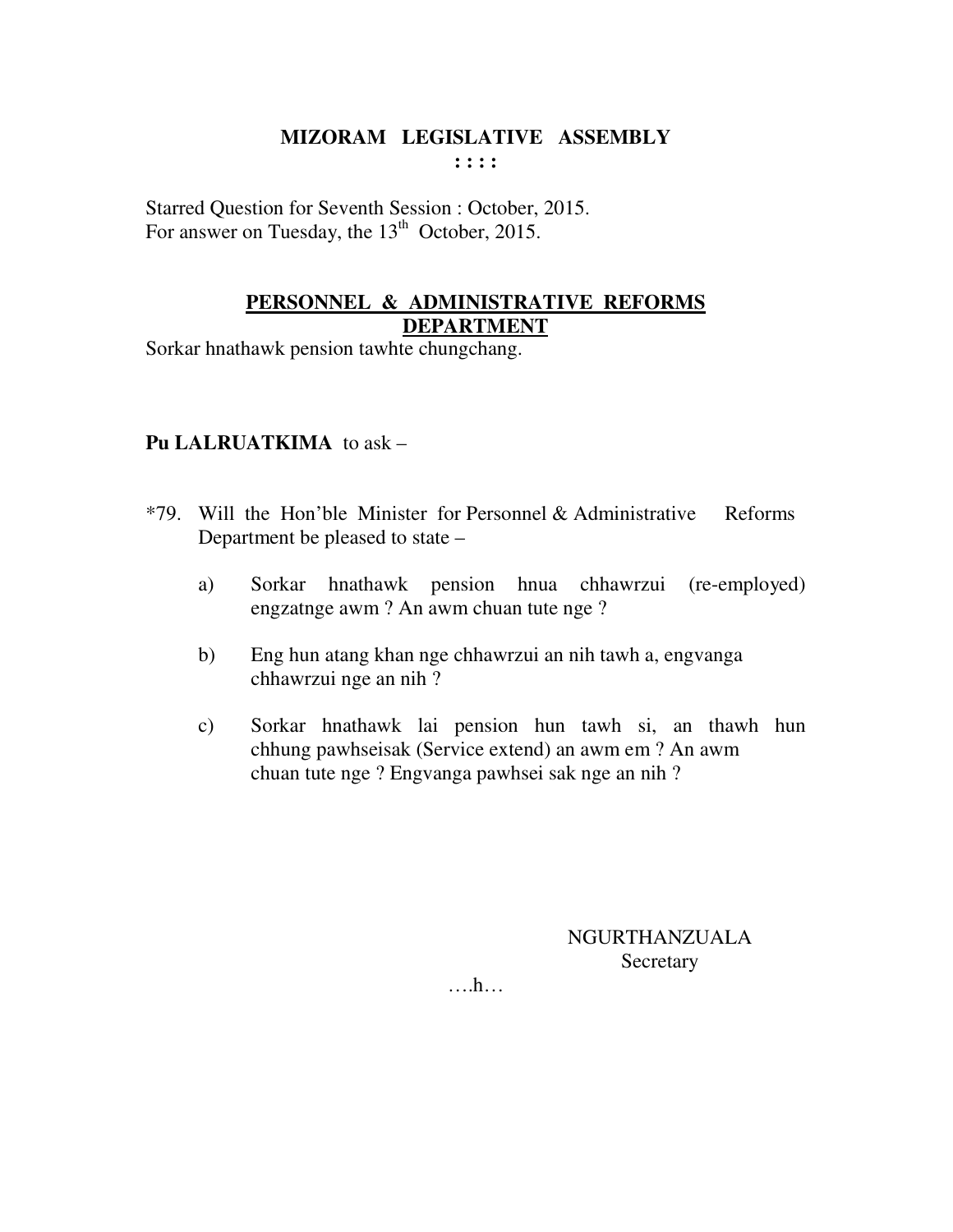Starred Question for Seventh Session : October, 2015.<br>For answer on Tuesday, the 13<sup>th</sup> October, 2015.

# **FINANCE DEPARTMENT**

Sum harsatna chungchang.

# Pu K. SANGTHUAMA to ask -

\*80. Will the Hon'ble Minister for Finance Department be pleased to state  $-$ 

Mizoram a sum harsatna chhan engnge ni min hrilh thei em?

**NGURTHANZUALA** Secretary

 $\dots h\dots$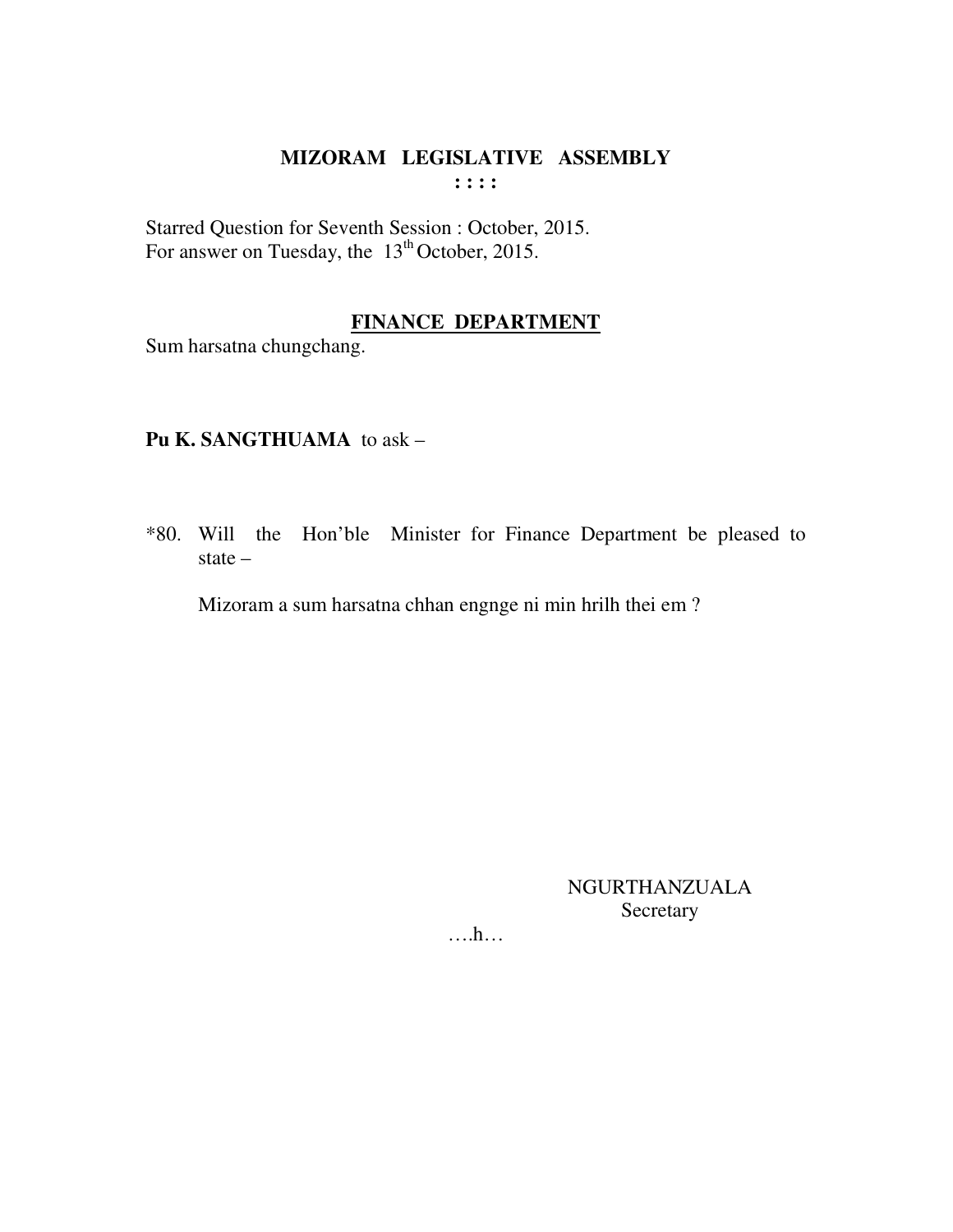$: : :$ 

Starred Question for Seventh Session : October, 2015 For answer on Tuesday, the  $13<sup>th</sup>$  October, 2015

# **FINANCE DEPARTMENT**

RSBY Scheme hnuaia sum hman chungchang.

#### Er. LALRINAWMA to ask -

\*81. Will the Hon'ble Minister for Finance Department be pleased to state  $-$ 

Kum 2014-2015 chhungin RSBY Scheme atan Mizoram Sorkar-in sum engzatnge a sen?

> NGURTHANZUALA Secretary.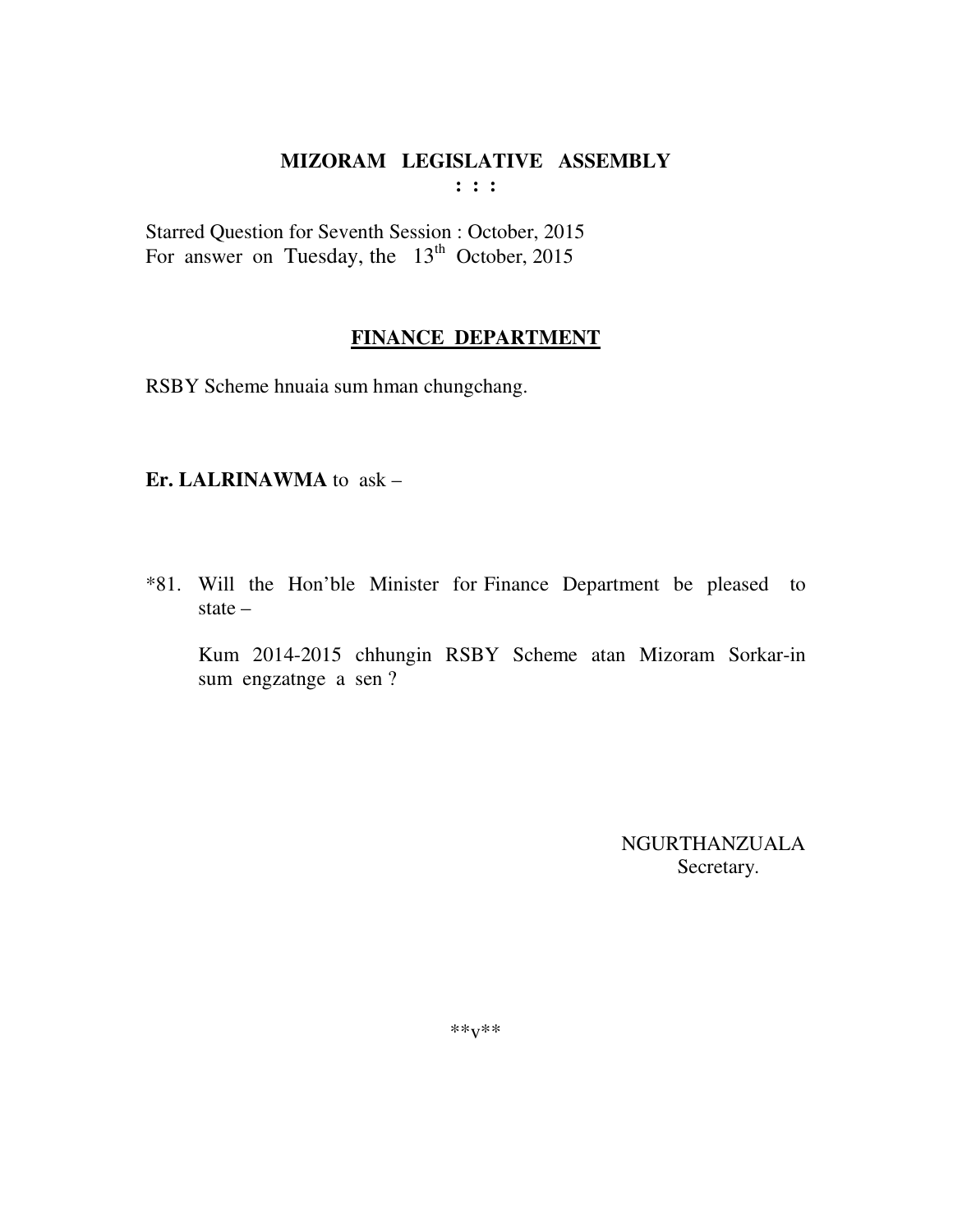**: : : :** 

Starred Question for Seventh Session : October, 2015. For answer on Tuesday, the 13<sup>th</sup> October, 2015.

# **DISTRICT COUNCIL AFFAIRS DEPARTMENT**

District Council 3-a hna lak chungchang

## **Dr. K.BEICHHUA** to ask –

- \*82. Will the Hon'ble Minister for District Council Affairs Department be pleased to state –
	- (a) Mizoram District Council pathumah te hian Employment Exchange kaltlang lo leh advertisement siam lova hna lak kum 2010 hnu lamah an awm em?
	- (b) Awm ta se, mi engzat nge District Council hrang hrang hian an lak?

 NGURTHANZUALA **Secretary**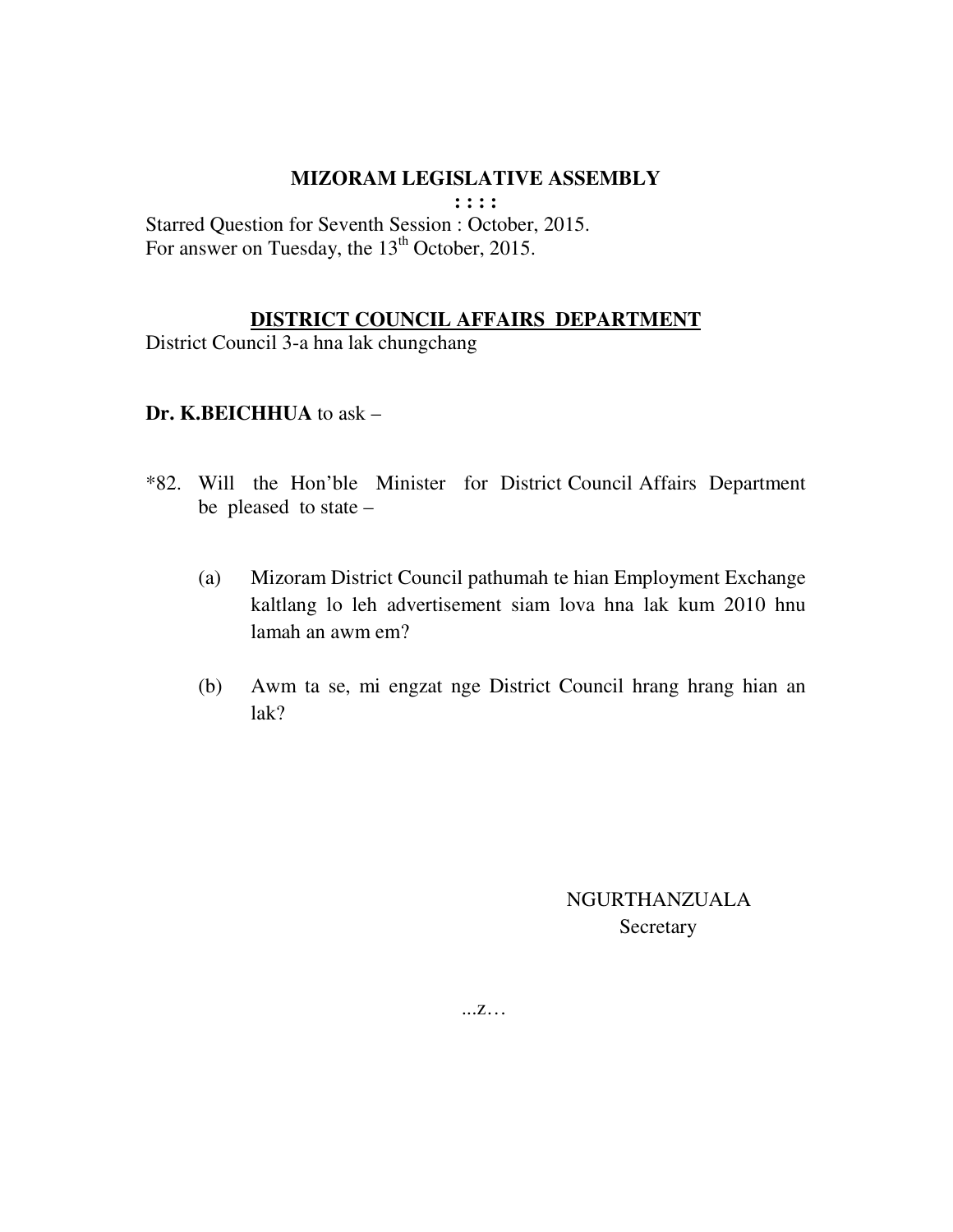Starred Question for Seventh Session : October, 2015. For answer on Tuesday, the 13<sup>th</sup> October, 2015.

# **DISTRICT COUNCIL AFFAIRS DEPARTMENT**

NLCPR Fund chungchang.

## **Pu LALRUATKIMA** to ask -

- \*83. Will the Hon'ble Minister for District Council Affairs Department be pleased to state
	- a) NLCPR Fund atangin Lai Autonomous District Council huam chhungah Primary School leh Middle School building sakna tur sum engzatnge dawn a nih ? Primary leh Middle School engzat sakna tur nge dawn a nih a, school pakhat sakna turin engzatnge ruahman anih ?
	- b) Contractor-te hnenah hian sum hi pek kim a ni tawh em ? Pek kim a la nih loh chuan engzatnge pek an nih a, pek loh engzatnge la awm ? Pek loh a la awm chuan sum hi khawiah nge a awm ?

NGURTHANZUALA Secretary.

…M…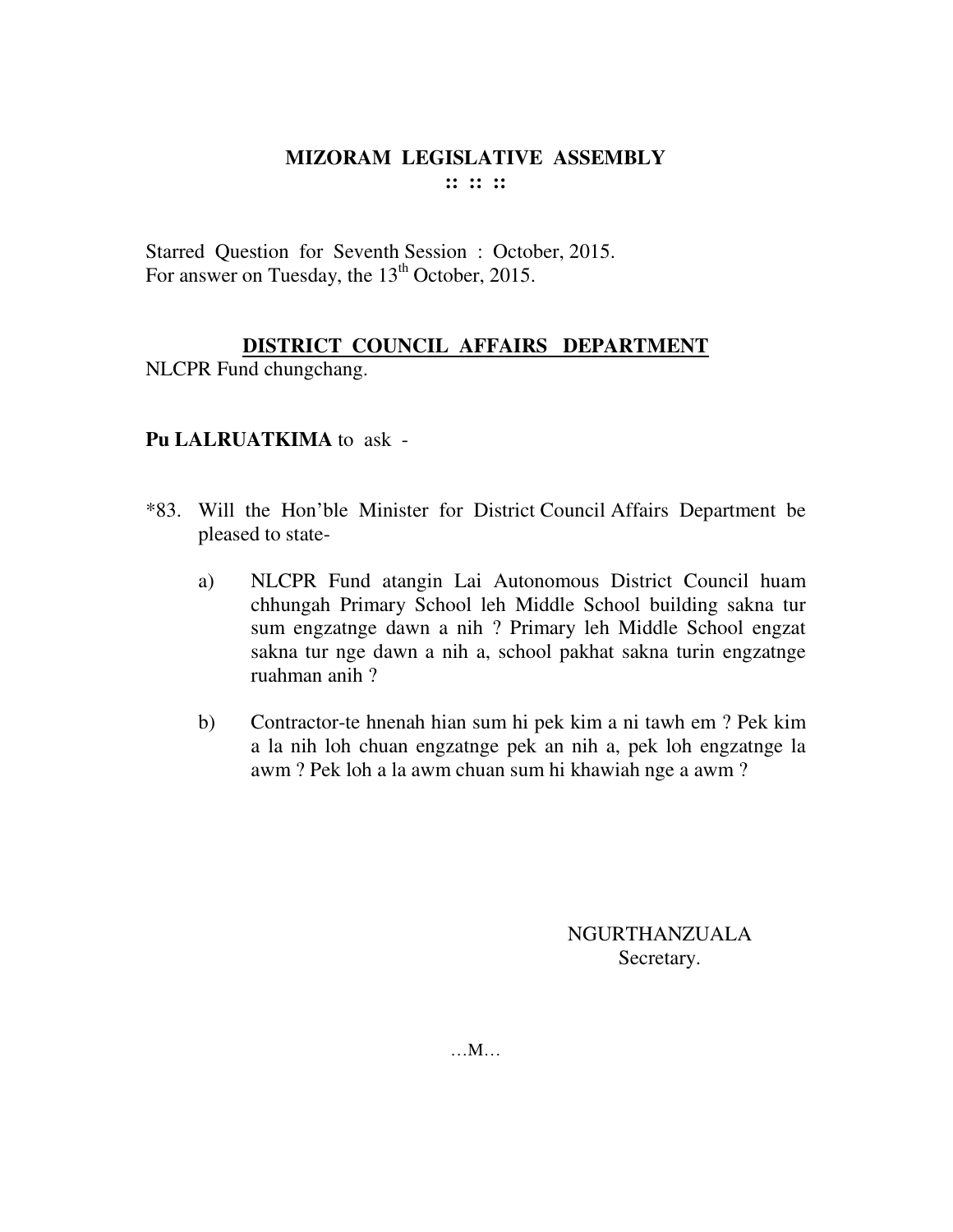Starred Question for Seventh Session : October, 2015. For answer on Tuesday, the 13<sup>th</sup> October, 2015.

# **FINANCE DEPARTMENT**

Sorkar leiba chungchang

## **Pu LALRUATKIMA** to ask –

- \*84. Will the Hon'ble Minister for Finance Department be pleased to state-
	- (a) Kum 2011-2012, 2012-2013, 2013-2014, 2014-2015 chhunga sorkar leiba (Public Debt leh other Liabilities) engzat nge ?
	- (b) Sorkar leiba ti tlem/ ti bo tur hian engtin nge hmalak anih?

 NGURTHANZUALA Secretary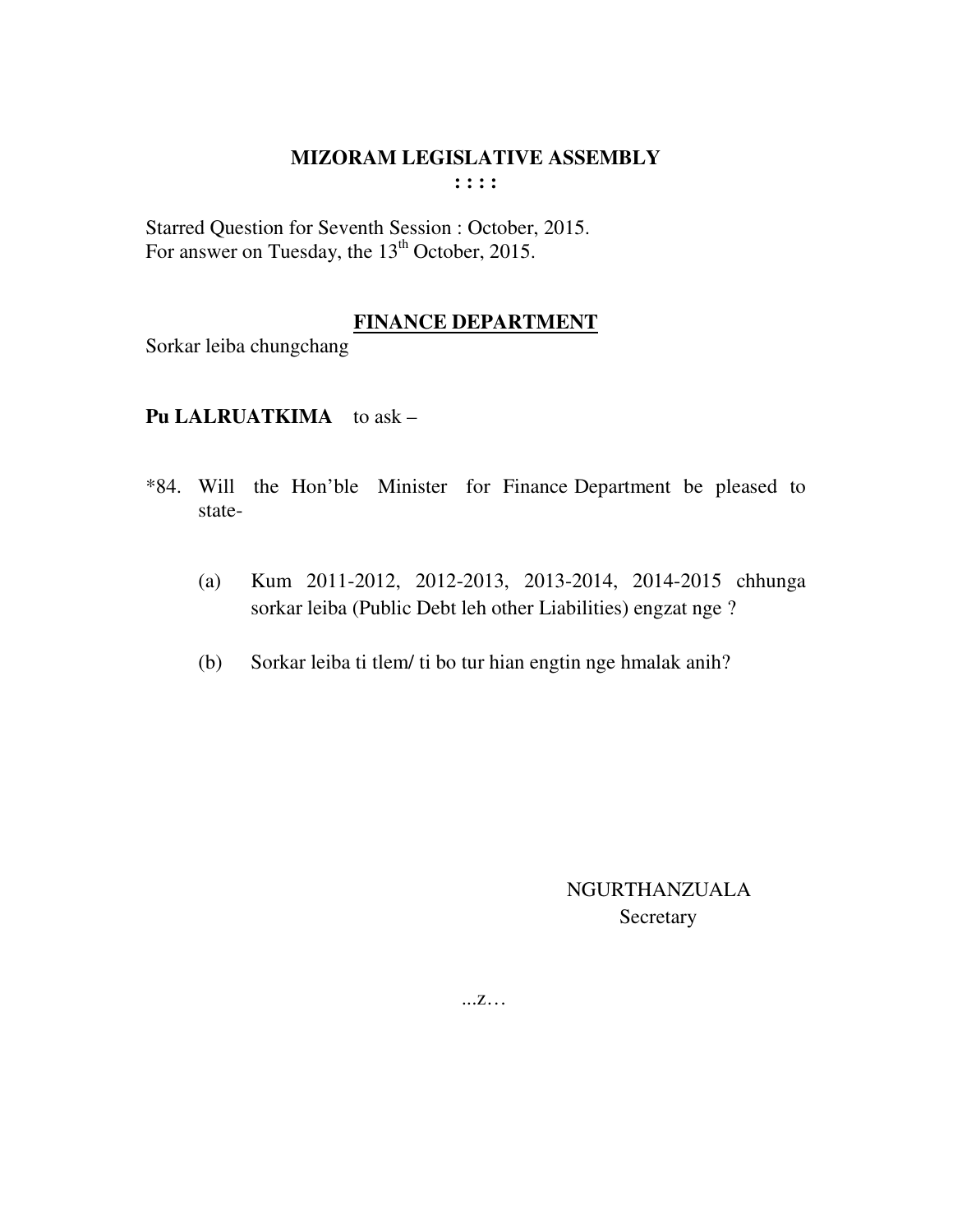**: : : :** 

Starred Question for Seventh Session : October, 2015. For answer on Tuesday, the 13<sup>th</sup> October, 2015.

#### **ANIMAL HUSBANDRY & VETERINARY DEPARTMENT**

Vawkte sem chungchang

#### **Er.LALRINAWMA** to ask –

- \*85. Will the Hon'ble Minister for Animal Husbandry & Veterinary Department be pleased to state –
	- (a) Kum 2014 2015 chhungin RKVY/NLUP hnuai atangin vawkte engzat nge sem anih?
	- (b)Vawkte pakhat hi cheng engzatin nge lei anih?
	- (c) District hrang hrangah engzat theuh a sem nge anih?

# NGURTHANZUALA **Secretary**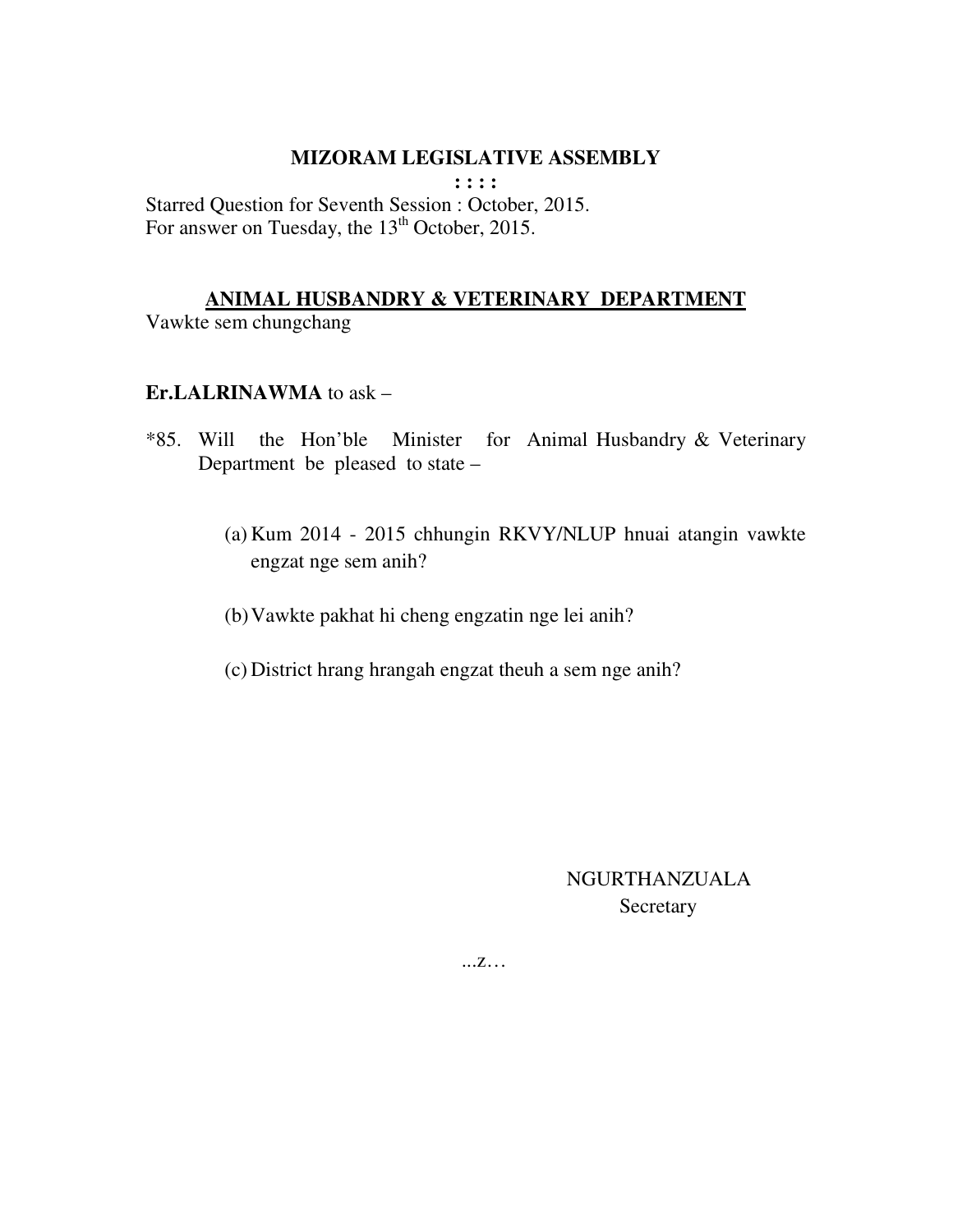**: : :** 

Starred Question for Seventh Session : October, 2015. For answer on Tuesday, the 13<sup>th</sup> October, 2015.

#### **ANIMAL HUSBANDRY & VETERINARY DEPARTMENT**

Livestock insurance chungchang.

#### **Dr. K. BEICHHUA** to ask –

- \*86. Will the Hon'ble Minister for Animal Husbandry & Veterinary Department be please to state –
	- (a) AH & Vety Dept. hian Livestock insurance a kalpui em ?
	- (b) Kalpui ta se engtik atangin nge a kalpui tan ?
	- (c) Heng livestock insurance atan hian pawisa cheng engzatnge hman anih? A hmanna hmun leh sum sen engzatnge ?

 NGURTHANZUALA Secretary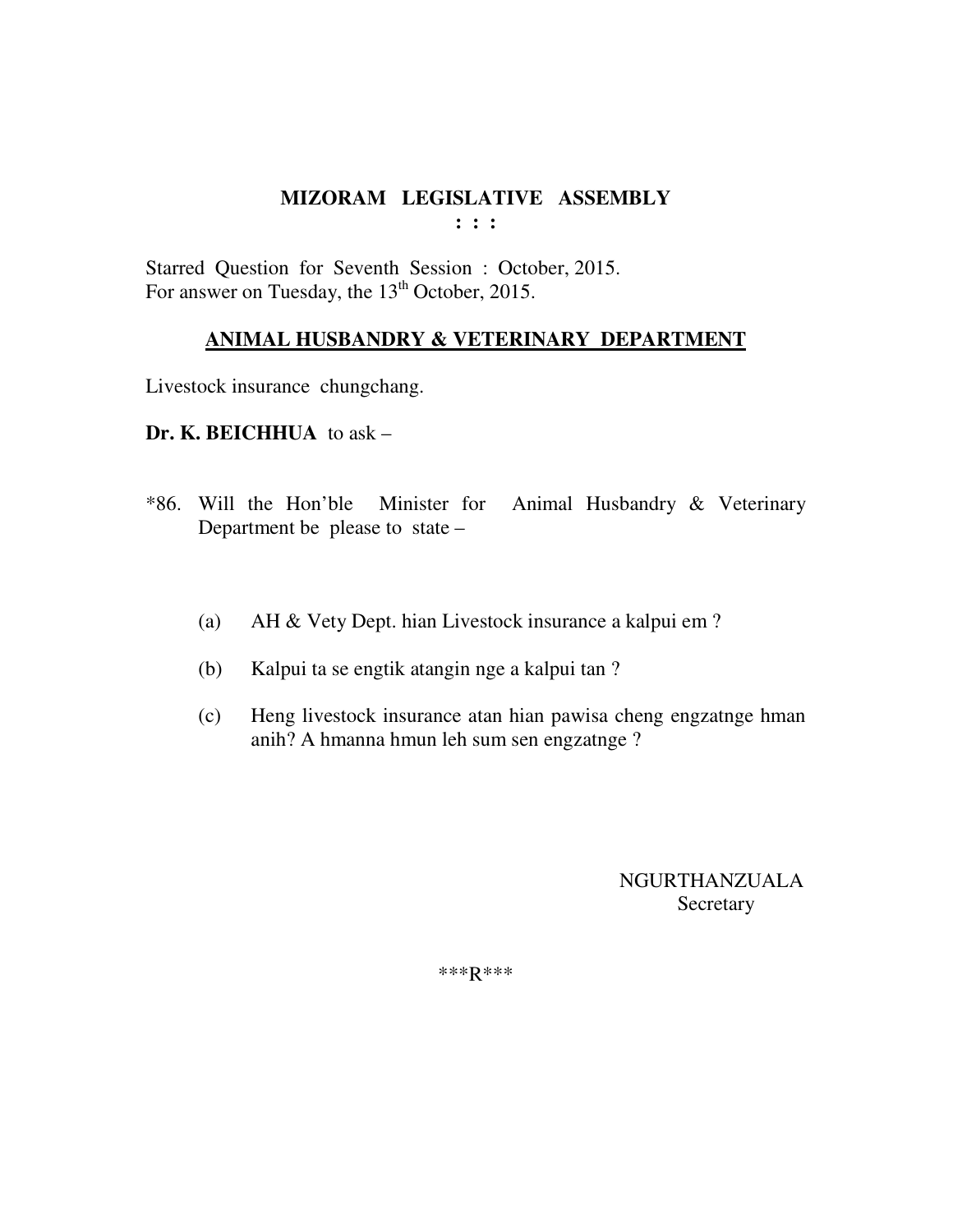**: : :** 

Starred Question for Seventh Session : October, 2015 For answer on Tuesday, the  $13<sup>th</sup>$  October, 2015

#### **FINANCE DEPARTMENT**

Sorkar hnathawk hlawh chungchang.

#### **Pu LALRUATKIMA** to ask –

- \*87. Will the Hon'ble Minister for Finance Department be pleased to state –
	- (a) Kum 2010-2015 chhungin Sorkar hnathawk hlawh engzatnge pek anih ? A year-wise-in ?
	- (b) Mizoram kumkhat Budget pumpui atangin engzat percentage nge Sorkar hnathawk hlawh (Actual & latest BE)-ah hman anih ?

 NGURTHANZUALA Secretary.

\*\*v\*\*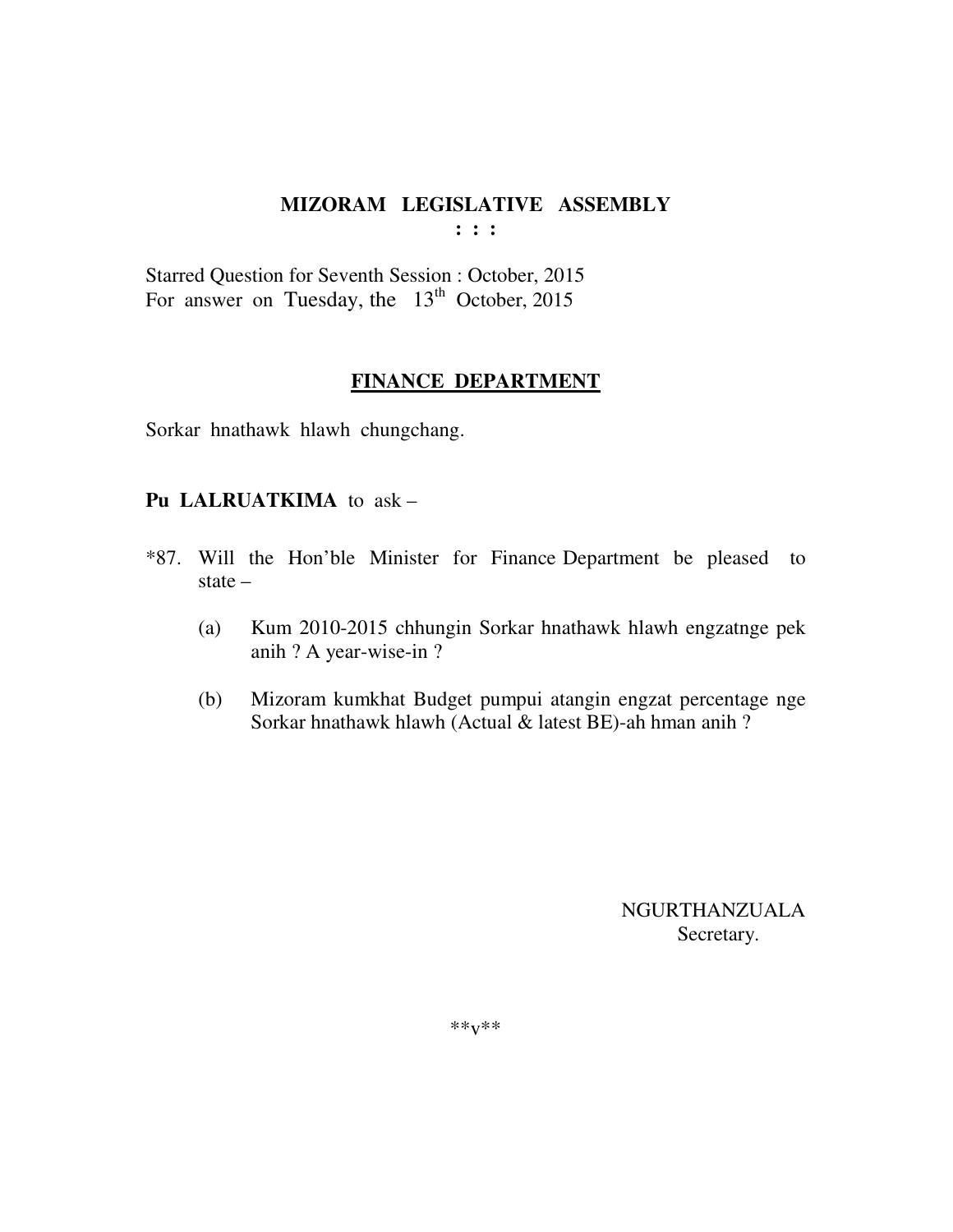**: : : :** 

Starred Question for Seventh Session : October, 2015. For answer on Tuesday, the 13<sup>th</sup> October, 2015.

#### **DISTRICT COUNCIL AFFAIRS DEPARTMENT**

Sorkar sum hman dan chungchang

#### **Dr. K.BEICHHUA** to ask –

- \*88. Will the Hon'ble Minister for District Council Affairs Department be pleased to state –
	- (a) District Council pathumte hian 2013 2014 leh 2014 2015-a plan leh non-plan atanga sum hmuh atangin staff salary atan eng percent theuh nge an hman? Development hnathawh nan eng percent nge an hman?
	- (b) District Council pathumte hian hlawh (salary) hi thlatin regular takin an inpe thei em?

 NGURTHANZUALA **Secretary**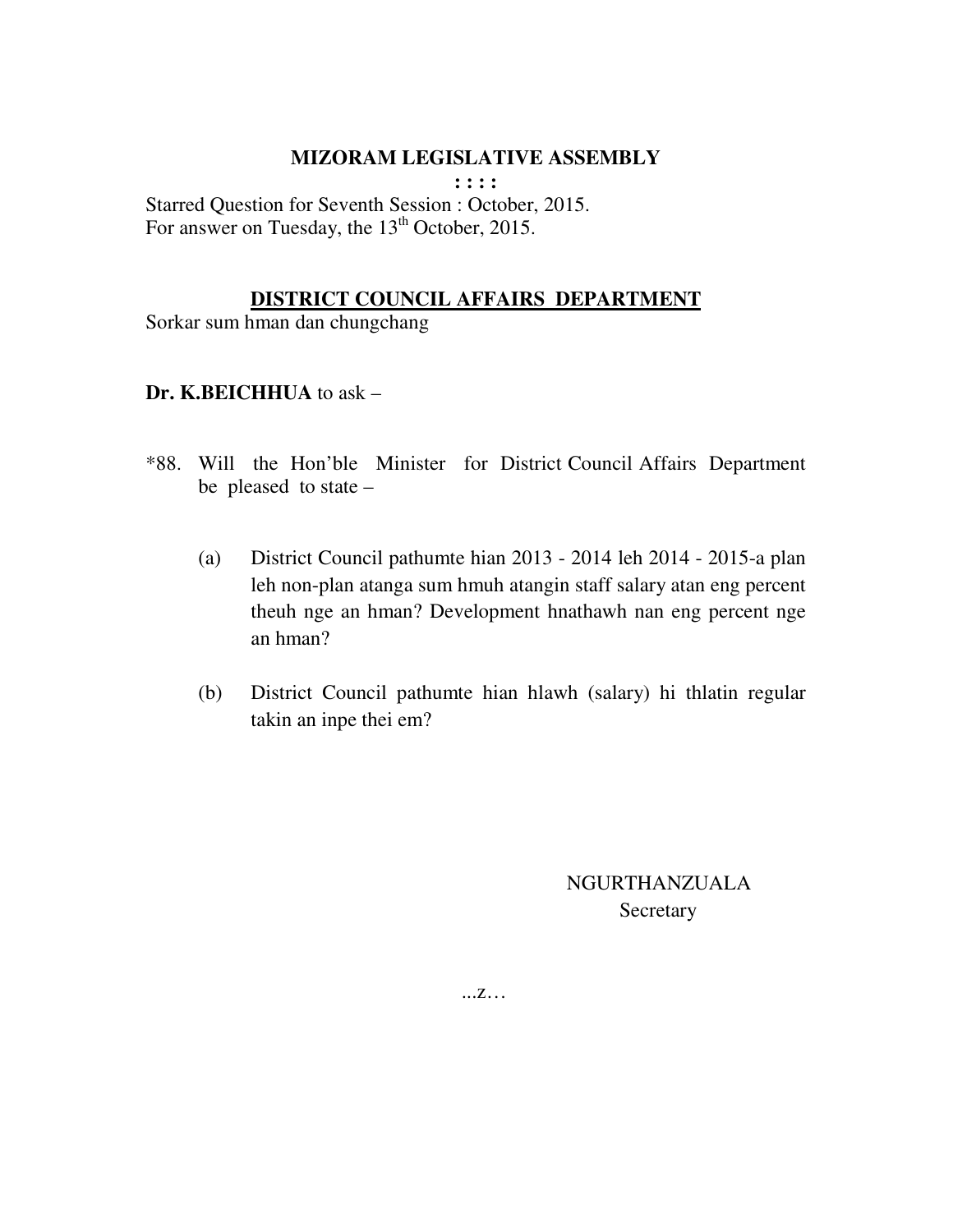Starred Question for Seventh Session : October, 2015. For answer on Tuesday, the 13<sup>th</sup> October, 2015.

# **SPORTS & YOUTH SERVICES DEPARTMENT**

Sports Association hmasawnna chungchang.

# **Dr. NGURDINGLIANA** to ask –

\*89. Will the Hon'ble Minister for Sports & Youth Services Department be pleased to state –

 Mizoram chhunga Sports Association hrang hrang leh Infiammite tan an hmasawnna zel turah hmathar lakna a awm em?

> NGURTHANZUALA Secretary

….h…